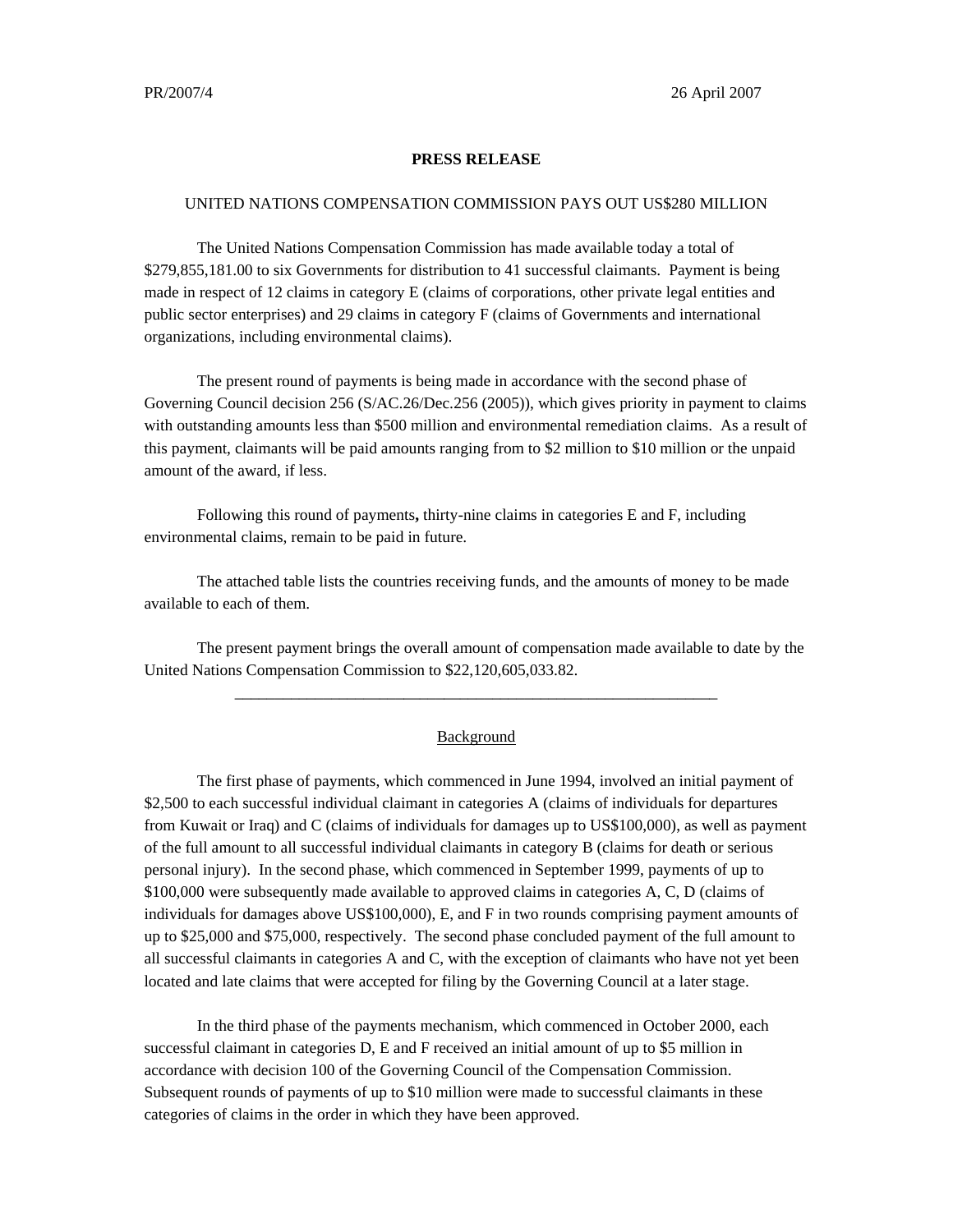At the forty-eighth session (June 2003), the Governing Council adopted decision 197, establishing a temporary payment mechanism in light of the reduction in the Compensation Fund's income, following the adoption of Security Council resolution 1483 (2003), which provides in paragraph 21 that the Compensation Fund shall receive 5 per cent of all export sales of petroleum, petroleum products, and natural gas from Iraq. Under this temporary payment mechanism, up to \$200 million from the Compensation Fund was made available for the payment of successful claims on a quarterly basis following each session of the Governing Council (from the forty-eighth to the fifty-first sessions, inclusive). Successful claimants in all categories received an initial amount of \$100,000 or the unpaid amount of the award, if less, with the disbursement of subsequent rounds of payments of \$100,000 to successful claimants in all categories in the order in which they had been approved at the sessions described above, until the available funds for distribution had been exhausted. This temporary mechanism was extended by the Governing Council in its decision 227 at its fifty-second session (June-July 2004).

At the fifty-seventh session (September 2005), as a result of the completion of the review of all claims and of the higher than anticipated income into the Compensation Fund, the Governing Council adopted decision 253, which lifted the ceiling of \$200 million established under decisions 197 and 227, and made available for payment the entire balance in the Compensation Fund for each quarterly payment.

At the fifty-eighth session (December 2005), the Governing Council adopted decision 256 concerning the payment mechanism and the priority of payment of the outstanding claims. Under phase one of the payment mechanism which was completed in October 2006, quarterly payments were made in rounds of \$2 million until completion of payments to individual claimants and payment to all claims up to the level of \$65 million. Under phase two, claimants with outstanding amounts greater than \$500 million will receive a maximum amount of \$2 million per quarter, whereas claimants with outstanding amounts smaller than \$500 million and environmental awards approved for the third, fourth and fifth instalments of category F4 environmental remediation claims, will receive rounds of payments of \$2 million, or the unpaid balance of the award, if less, until all available amounts in the Compensation Fund have been exhausted.

The Governing Council monitors the distribution of payments to claimants by the relevant Governments and international organizations. Governments and international organizations are obligated to distribute funds to successful claimants expeditiously and to report to the Commission on payments made to claimants. Any funds not distributed to claimants by Governments and international organizations within twelve months of receiving payment shall be returned to the Commission. Further payments to Governments and international organizations shall be suspended where they fail to report on the distribution of funds to successful claimants or fail to return undistributed funds on time.

Further information about the Compensation Commission can be found on its website located at www.uncc.ch.